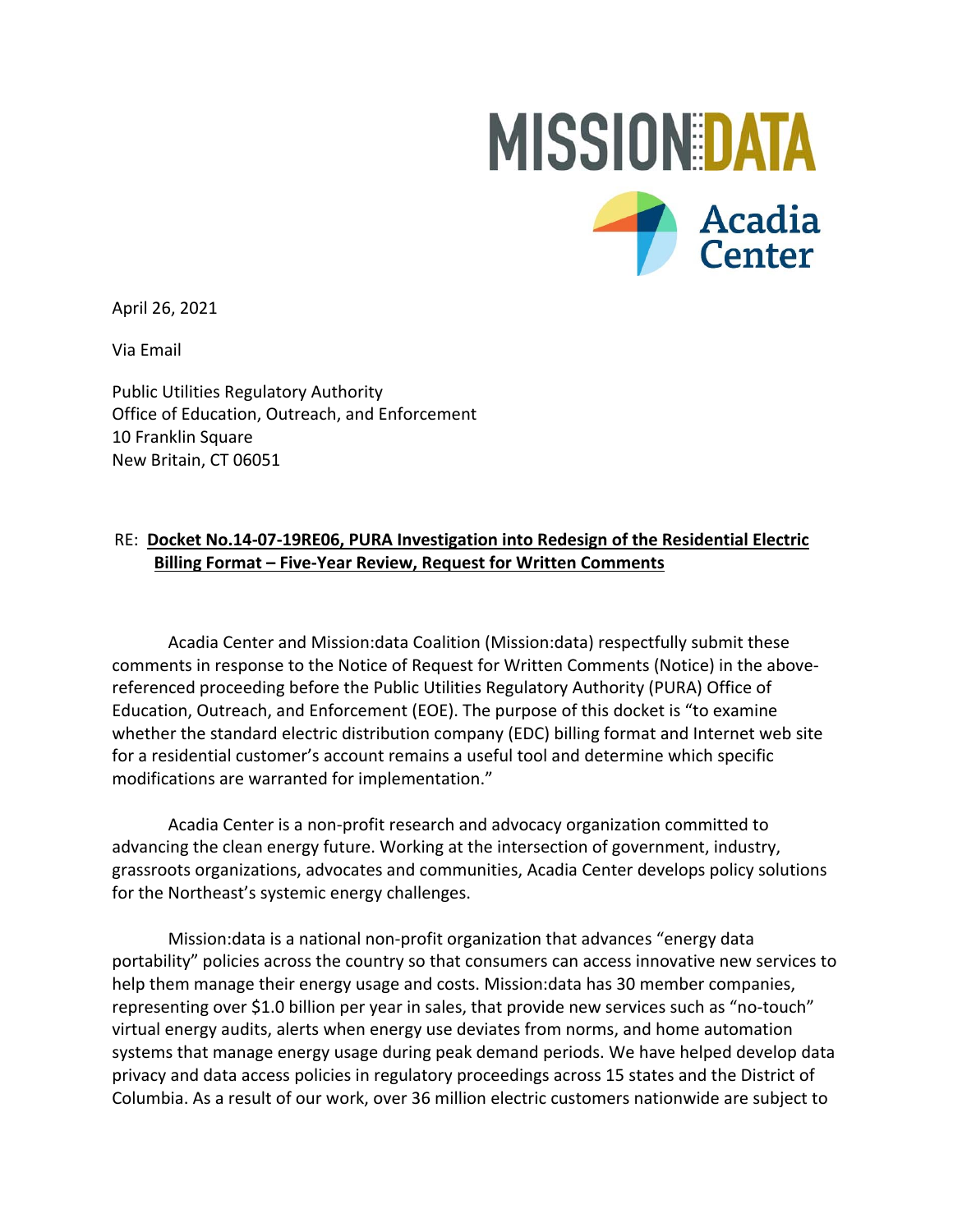data portability requirements, meaning the customers can easily direct their utility to send their energy usage and cost information to a software tool, such as a smartphone "app," in order to better manage monthly bills.

The Notice described several objectives, among them to improve customer understanding of usage and cost drivers, and why line items or billing components change. While the appearance of utility bills are important considerations, EOE should also look beyond the bill to help customers better understand and manage their energy costs. The first step in this process is to recognize that modern consumers want new energy management tools, but many, if not most, of such tools are only available from non-utility providers. A National Grid survey found that a majority of both residential and commercial customers expressed interest in tools and devices that can help them manage their energy use. 1 Advances in software and hardware, coupled with the plummeting cost of computing power, have enabled a wide range of new energy management offerings from the private sector. An analysis by Mission:data of 12 studies found that energy savings of 6% to 18% are possible when consumers have access to informational tools such as disaggregations of energy usage, actionable feedback and smart controls.<sup>2</sup> Many energy management offerings have a business model that is entirely separate from a distribution utility – for example, home security systems that include an energy management component. A customer's ability to access and use such offerings depends on their ability to easily grant secure access to their information held by their utility. Thus, achieving objectives such as empowered consumers and more economical energy usage is dependent on data portability.

By way of analogy, in the banking sector, customers are increasingly using budgeting apps on their smartphones that securely access their banking data from financial institutions and provide a holistic view into their financial health. Innovative finance apps are used by millions of Americans, but many (if not most) such apps were developed by innovative startup companies, not the incumbent banks. While easy-to-understand monthly bank statements are important, modern consumers increasingly seek out alternative software solutions to manage their information and make recommendations about their finances.

Therefore, **Acadia Center and Mission:data recommend that EOE consider a centralized, state‐wide energy data repository**. A centralized repository is a necessary part of data portability infrastructure in Connecticut because, as the state moves to advanced metering infrastructure ("AMI"), consumers will need a mechanism to easily and securely share their granular energy usage information with energy management providers. A centralized repository provides a single access point for such providers and ensures technological consistency across the state.

<sup>&</sup>lt;sup>1</sup> National Grid, *Value Proposition Research: A Study of 3 Energy Solution Areas (2017).* 

<sup>2</sup> *Got Data? The Value of Energy Data Access to Consumers.* Mission:data Coalition, 2016. Available at [http://www.missiondata.io/s/Got‐Data‐value‐of‐energy‐data‐access‐to‐consumers.pdf](http://www.missiondata.io/s/Got%E2%80%90Data%E2%80%90value%E2%80%90of%E2%80%90energy%E2%80%90data%E2%80%90access%E2%80%90to%E2%80%90consumers.pdf)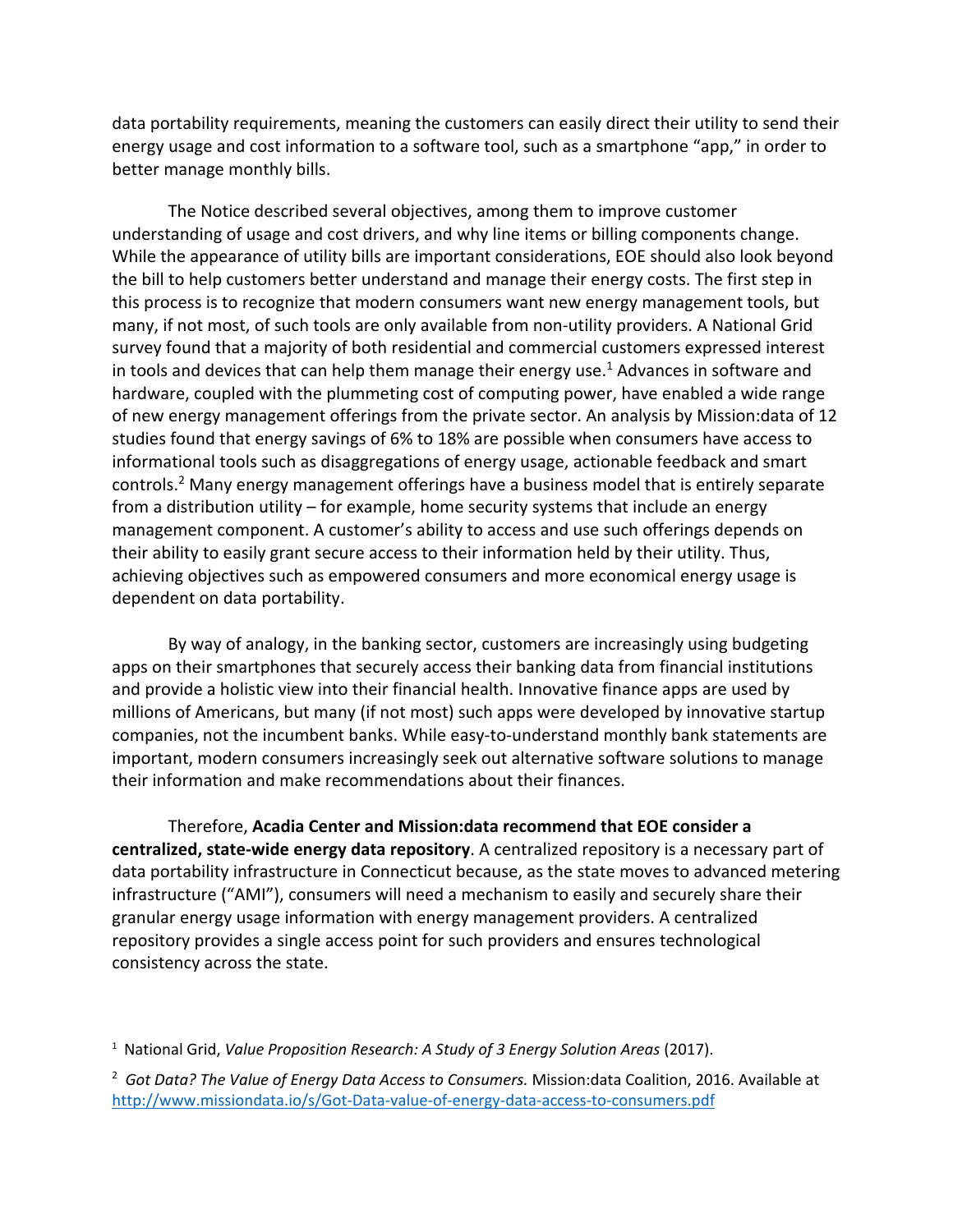Other states, such as New Hampshire and Texas, have found considerable benefits from a centralized approach. Since 2013, Texas utilities have administered Smart Meter Texas ("SMT"), a state‐wide web portal and database that facilitates the sharing of 15‐minute usage data with retail energy providers and energy management firms across over 7.6 million Texans.<sup>3</sup> In 2019, the New Hampshire legislature passed Senate Bill 284, which directs the Public Utilities Commission to consider a multi‐use energy data platform in order to "implement fully the state energy policy and make the state's energy systems more distributive, responsive, dynamic and consumer‐focused."4 In both states, one of the motivations behind a centralized repository is to reduce the costs associated with accommodating utility‐specific data types, data formats and technical access requirements. Energy management firms are less likely to make their offerings available to Connecticut residents if each Connecticut utility has its own set of technical idiosyncrasies.

Another benefit of a centralized repository stems from adherence to standards. Acadia Center and Mission:data strongly support adherence to the Green Button Connect My Data ("GBC") standard, which was developed by the U.S. Department of Energy and National Institutes of Standards and Technology. Smart Meter Texas follows the GBC standard, as do California's, Illinois's and New York's utilities. Standards help ensure that innovations from Connecticut firms can be more easily "exported" to other states, benefitting Connecticut's economy. Conversely, Connecticut residents can have access to energy management offerings developed in states with GBC mandates such as California and New York, because those firms could more easily begin offering services in Connecticut.

While improving the presentation of information on utility bills is important, we ask that EOE also begin to investigate a centralized data repository for Connecticut. An investigation should include workshops to identify (i) the most valuable uses of energy-related data; (ii) distributed energy resources firms already serving, or likely to serve, Connecticut consumers; (iii) potential benefits to ratepayers in terms of billing savings and peak demand reductions; and (iv) privacy and security approaches. We look forward to participating in this process.

Thank you for the opportunity to provide comments.

Respectfully submitted,

April 26, 2021 \_\_\_\_\_\_\_\_\_\_/s/\_\_\_\_\_\_\_\_\_\_\_\_\_\_\_\_\_\_\_\_

 Michael Murray Mission:data Coalition

<sup>3</sup> For background on SMT, see: http://www.missiondata.io/news/2017/9/22/5-things-you-dont-know-about-smart-meter-texas http://www.missiondata.io/news/2018/5/10/texas-decision-enhances-customer-choice-of-advancedenergy‐providers

<sup>4</sup> <https://legiscan.com/NH/text/SB284/id/2012441>